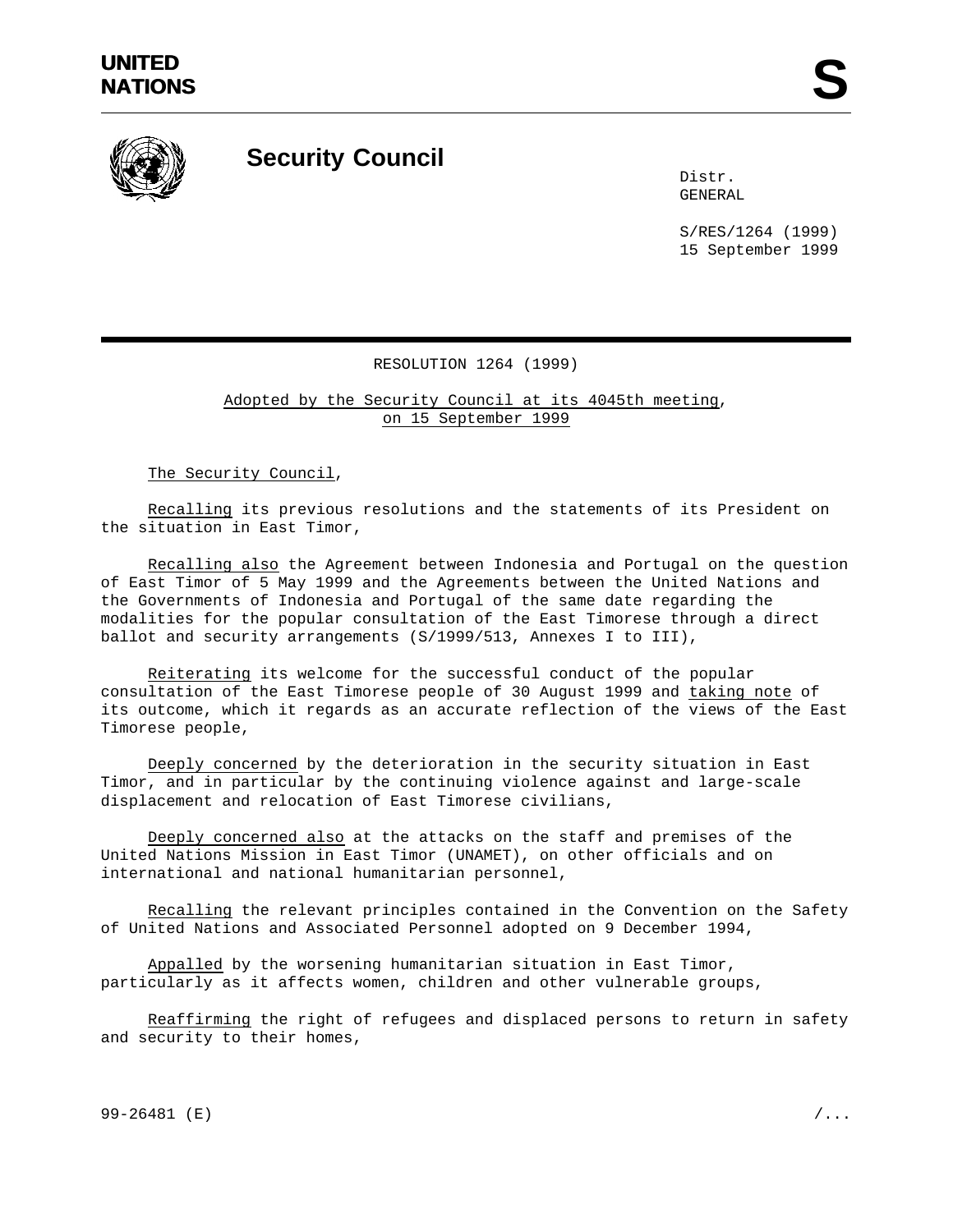S/RES/1264 (1999) Page 2

Endorsing the report of the Security Council Mission to Jakarta and Dili (S/1999/976),

Welcoming the statement by the President of Indonesia on 12 September 1999 in which he expressed the readiness of Indonesia to accept an international peacekeeping force through the United Nations in East Timor,

Welcoming the letter from the Minister for Foreign Affairs of Australia to the Secretary-General of 14 September 1999 (S/1999/975),

Reaffirming respect for the sovereignty and territorial integrity of Indonesia,

Expressing its concern at reports indicating that systematic, widespread and flagrant violations of international humanitarian and human rights law have been committed in East Timor, and stressing that persons committing such violations bear individual responsibility,

Determining that the present situation in East Timor constitutes a threat to peace and security,

Acting under Chapter VII of the Charter of the United Nations,

1. Condemns all acts of violence in East Timor, calls for their immediate end and demands that those responsible for such acts be brought to justice;

2. Emphasizes the urgent need for coordinated humanitarian assistance and the importance of allowing full, safe and unimpeded access by humanitarian organizations and calls upon all parties to cooperate with such organizations so as to ensure the protection of civilians at risk, the safe return of refugees and displaced persons and the effective delivery of humanitarian aid;

3. Authorizes the establishment of a multinational force under a unified command structure, pursuant to the request of the Government of Indonesia conveyed to the Secretary-General on 12 September 1999, with the following tasks: to restore peace and security in East Timor, to protect and support UNAMET in carrying out its tasks and, within force capabilities, to facilitate humanitarian assistance operations, and authorizes the States participating in the multinational force to take all necessary measures to fulfil this mandate;

4. Welcomes the expressed commitment of the Government of Indonesia to cooperate with the multinational force in all aspects of the implementation of its mandate and looks forward to close coordination between the multinational force and the Government of Indonesia;

5. Underlines the Government of Indonesia's continuing responsibility under the Agreements of 5 May 1999, taking into account the mandate of the multinational force set out in paragraph 3 above, to maintain peace and security in East Timor in the interim phase between the conclusion of the popular consultation and the start of the implementation of its result and to guarantee the security of the personnel and premises of UNAMET;